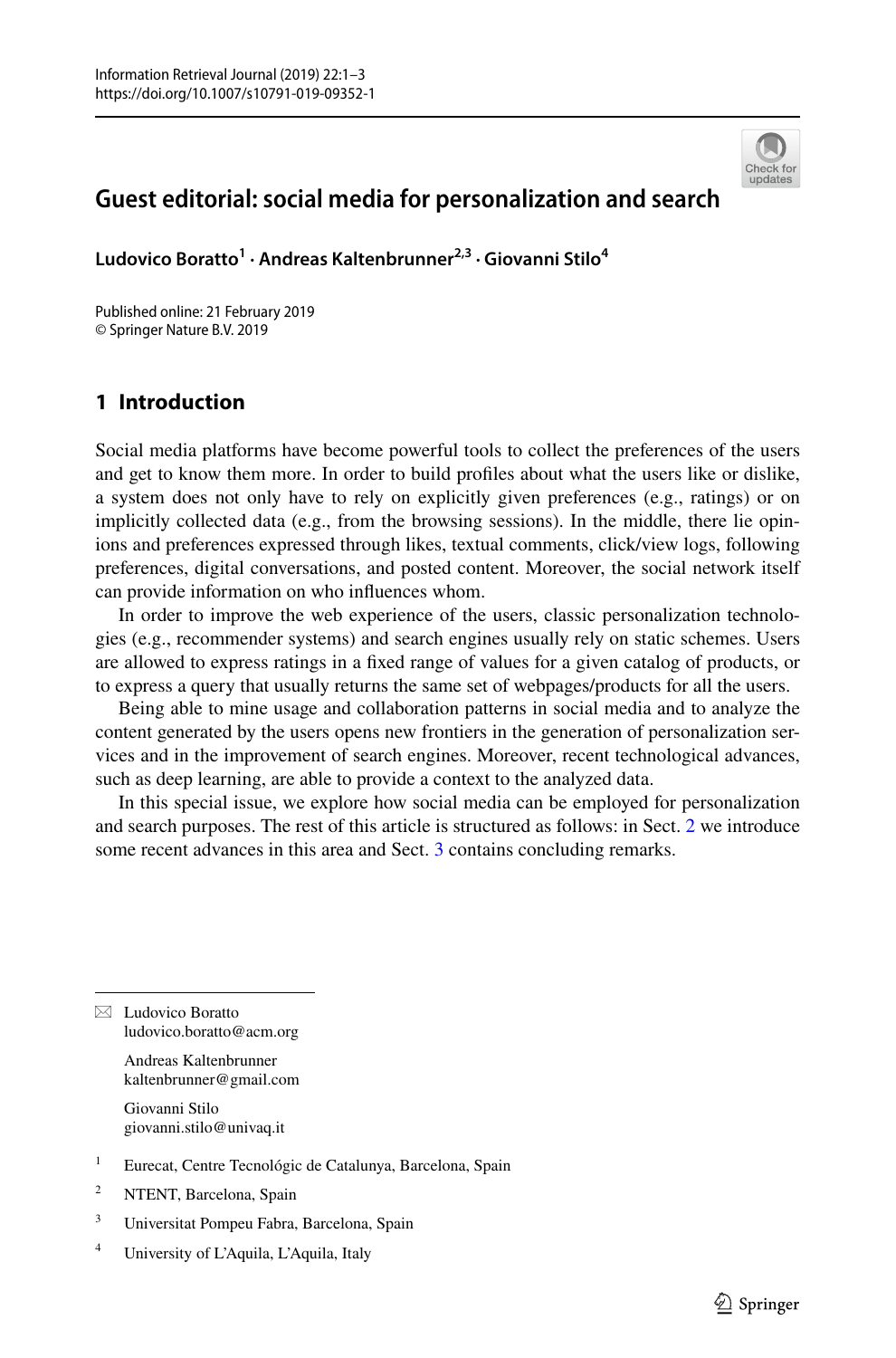#### <span id="page-1-0"></span>**2 In this special issue**

The seven accepted articles in this special issue propose innovative techniques that use information coming from social media to provide personalization and improve search results. The research contributions advance the state of the art, considering diferent aspects and scenarios, ranging from content and user recommendation, to search bias quantifcation, by employing diferent social media platforms, such as Twitter and Wikipedia.

In their article "A topic recommender for journalists", Cucchiarelli et al. [\(2018](#page-2-1)) present a recommender system, named *What to Write and Why*, that suggests to journalists topics that are possibly interesting for the users but that have not been sufficiently covered in news articles. The information about these topics comes from an analysis of Twitter and Wikipedia data, and the methodology proposed by the authors temporally aligns the information collected from these two sources with the news articles. The efectiveness of the approach is validated both with ofine experiments that aim at capturing the saliency and serendipity of the recommendations, and with a manual evaluation performed by experts.

Monteserin and Armentano ([2018\)](#page-2-2) considered the role of social infuence to link users, in the paper "Infuence me! Predicting links to infuential users". The proposed recommender system infers the social infuence of the users in a social network. This is done thanks to a data-based approach named Credit Distribution, which learns how infuence flows in a network by directly leveraging available propagation traces. Influential users are then recommended to a target user, to overcome issues that occur in case of low homophily.

Eberhard et al. ([2018\)](#page-2-3) in their article "Predicting trading interactions in an online marketplace through location-based and online social networks", investigate the extent to which trading interactions between sellers and buyers within an online marketplace platform can be predicted. They do so considering three diferent but overlapping networks, i.e., an online social network, a location-based social network and a trading network. Experiments are performed in the context of the virtual world Second Life, where the authors crawled data of the online social network, user information of the location-based social network, and purchases of the trading network.

The paper "User interest prediction over future unobserved topics on social networks", by Zarrinkalam et al. ([2018\)](#page-2-4), aims at predicting the future interests of the users. To do so, the authors propose a framework that monitors the temporal evolution of the user preferences and utilizes semantic information from knowledge bases such as Wikipedia to make the prediction. The framework is evaluated and validated thanks to a comparison with other state-of-the-art approaches on a real-world Twitter dataset.

In their article "Determining the interests of social media users: two approaches", Seghouani et al. [\(2018](#page-2-5)) propose two ways to determine the interests of social media users. Characterizing user interests can be helpful to recommend the users services, similar people, or to predict future interests. The frst approach, named *Frisk*, is an unsupervised multilingual approach that considers the explicit meaning of the words that occur in the users posts. The second, named *Ascertain*, is a supervised approach that resorts to the hidden dimensions of the words, in order to reveal some of the psychological processes and personality traits of a person. Experiments are performed on Twitter data, to validate the capability of the approaches to infer the interests in a multilingual context and to exploit psychological traits in an efective way.

Naini et al. ([2018\)](#page-2-6) in their article "Those were the days: learning to rank social media posts for reminiscence", aim at understanding which posts should be considered as memorable, in order to efectively summarize the previous social activities of a user. The authors frst perform user evaluation studies and construct a corpus that captures human expectations towards